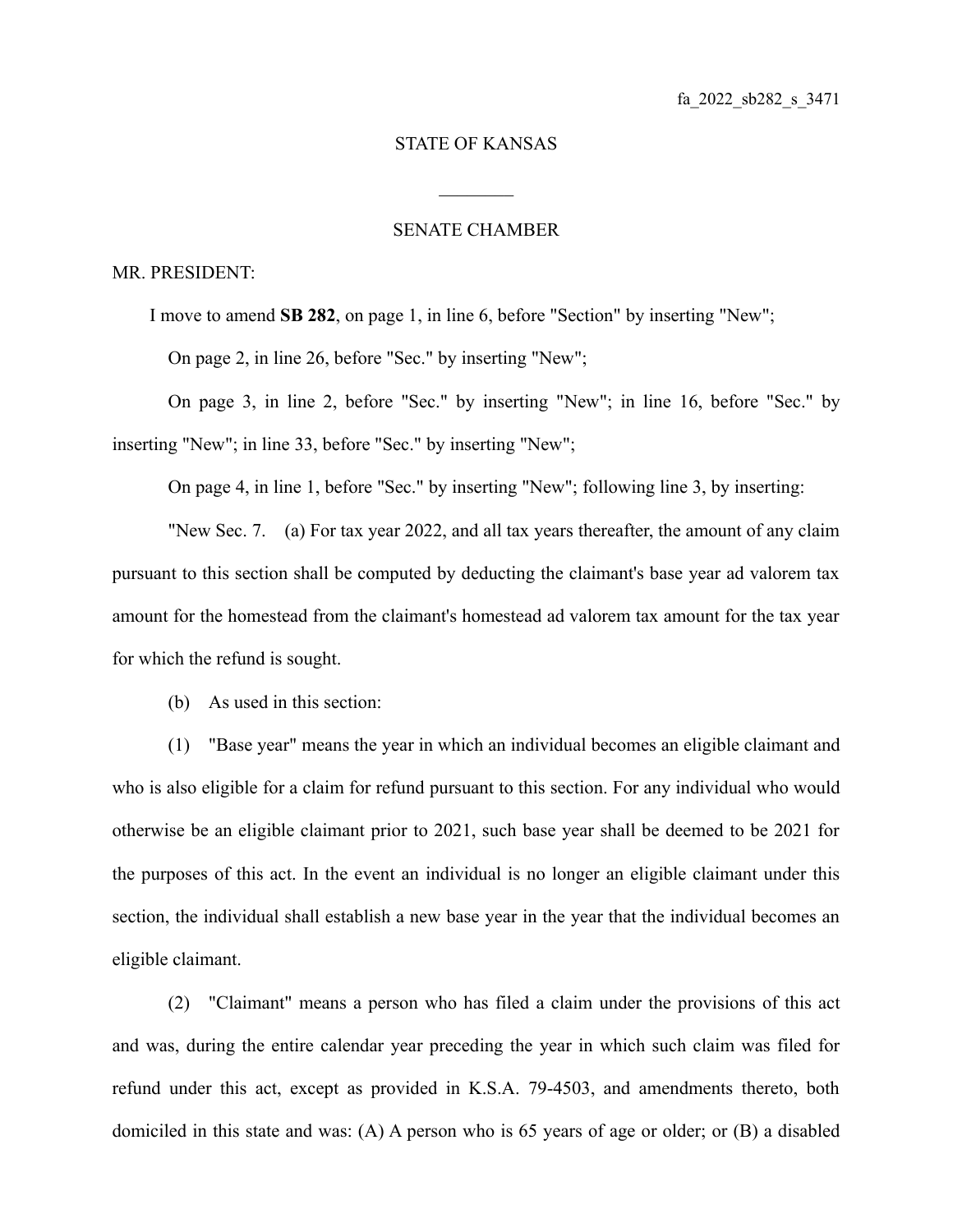veteran. The surviving spouse of a person 65 years of age or older or a disabled veteran who was receiving benefits pursuant to this section at the time of the claimant's death shall be eligible to continue to receive benefits until such time the surviving spouse remarries.

(c) A claimant shall only be eligible for a claim for refund under this section if the claimant's household income for the year in which the claim is filed is \$50,000 or less. In the case of all tax years commencing after December 31, 2022, the upper limit household income threshold amount prescribed in this subsection shall be increased by an amount equal to such threshold amount multiplied by the cost-of-living adjustment determined under section 1(f)(3) of the federal internal revenue code for the calendar year in which the taxable year commences.

(d) A taxpayer shall not be eligible for a homestead property tax refund claim pursuant to this section if such taxpayer has received for such property for such tax year either: (1) A homestead property tax refund pursuant to K.S.A. 79-4508, and amendments thereto; or (2) the selective assistance for effective senior relief (SAFESR) credit pursuant to K.S.A. 79-32,263, and amendments thereto.

(e) The amount of any claim shall be computed to the nearest \$1.

(f) The provisions of this section shall be a part of and supplemental to the homestead property tax refund act.

Sec. 8. K.S.A. 79-4502 is hereby amended to read as follows: 79-4502. As used in this act, unless the context clearly indicates otherwise:

(a) "Income" means the sum of adjusted gross income under the Kansas income tax act effective for tax year 2013 and thereafter without regard to any modifications pursuant to K.S.A. 79-32,117(b)(xx) through (xxiii) and (c)(xx), and amendments thereto, maintenance, support money, cash public assistance and relief, not including any refund granted under this act, the gross amount of any pension or annuity, including all monetary retirement benefits from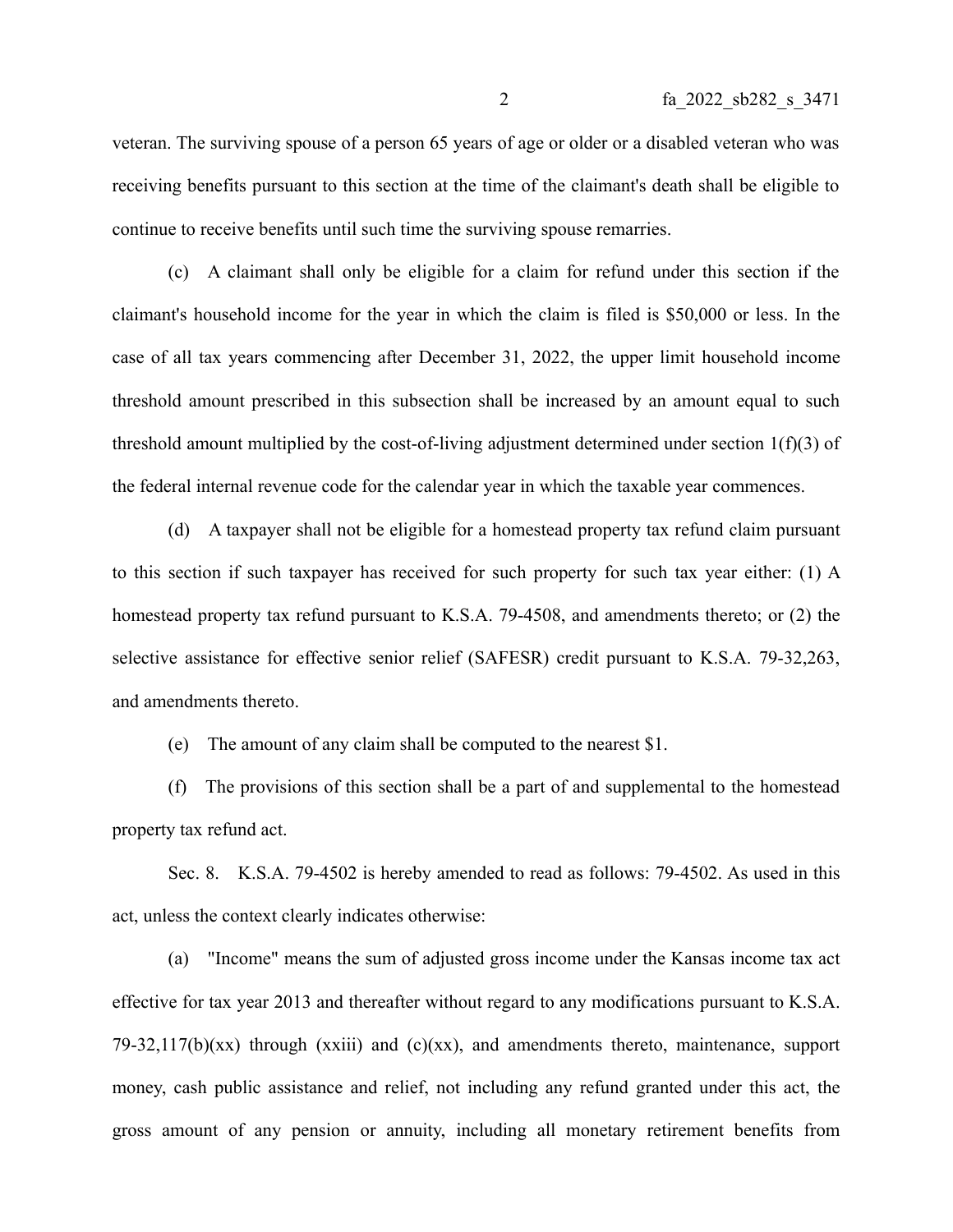whatever source derived, including but not limited to, all payments received under the railroad retirement act, except disability payments, payments received under the federal social security act, except that for determination of what constitutes income such amount shall not exceed 50% of any such social security payments and shall not include any social security payments to a claimant who prior to attaining full retirement age had been receiving disability payments under the federal social security act in an amount not to exceed the amount of such disability payments or 50% of any such social security payments, whichever is greater, all dividends and interest from whatever source derived not included in adjusted gross income, workers compensation and the gross amount of "loss of time" insurance. Income does not include gifts from nongovernmental sources or surplus food or other relief in kind supplied by a governmental agency, nor shall net operating losses and net capital losses be considered in the determination of income. Income does not include veterans disability pensions. Income does not include disability payments received under the federal social security act.

(b) "Household" means a claimant, a claimant and spouse who occupy the homestead or a claimant and one or more individuals not related as husband and wife who together occupy a homestead.

(c) "Household income" means all income received by all persons of a household in a calendar year while members of such household.

(d) "Homestead" means the dwelling, or any part thereof, owned and occupied as a residence by the household and so much of the land surrounding it, as defined as a home site for ad valorem tax purposes, and may consist of a part of a multi-dwelling or multi-purpose building and a part of the land upon which it is built or a manufactured home or mobile home and the land upon which it is situated. "Owned" includes a vendee in possession under a land contract, a life tenant, a beneficiary under a trust and one or more joint tenants or tenants in common.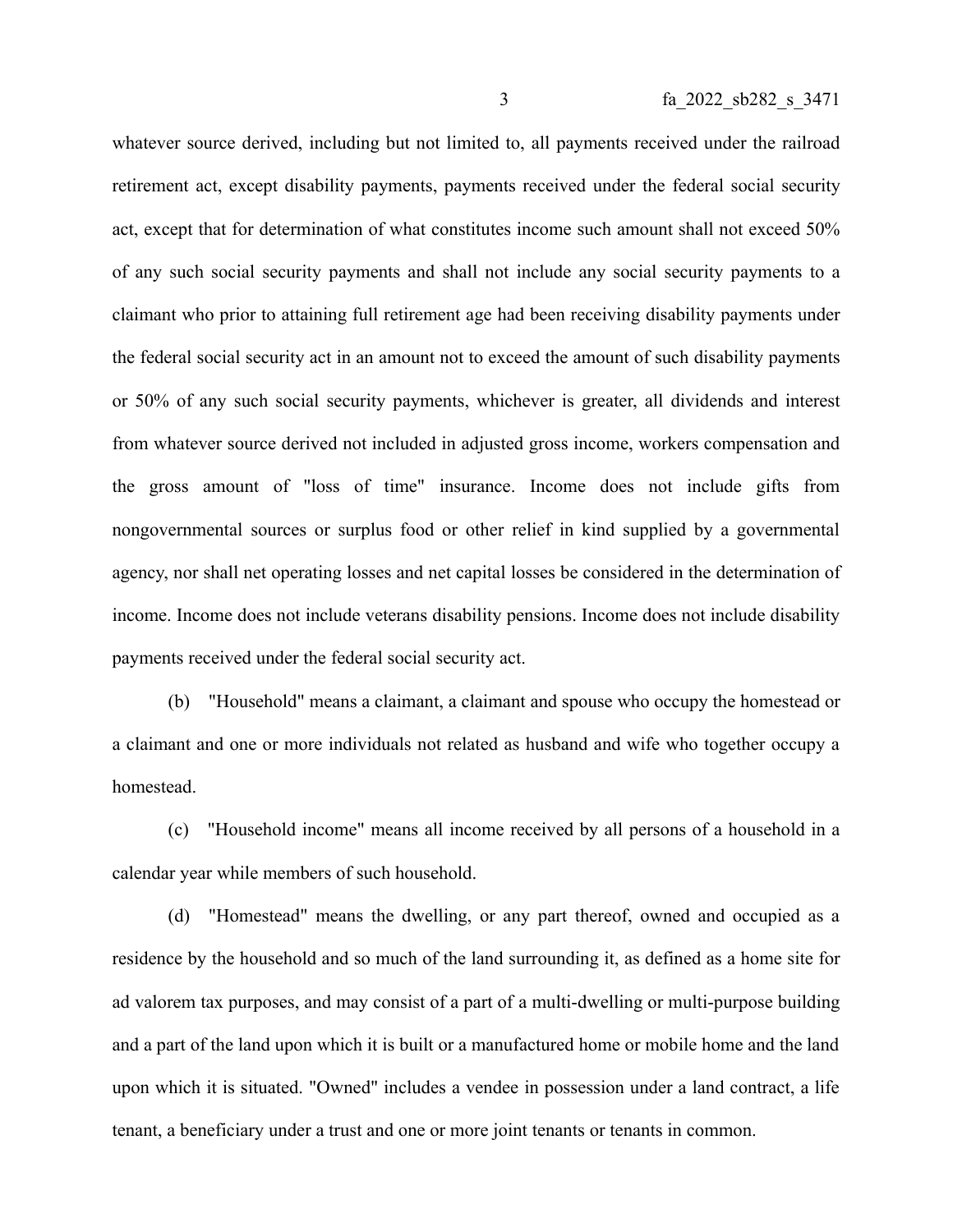(e) "Claimant" means a person who has filed a claim under the provisions of this act and was, during the entire calendar year preceding the year in which such claim was filed for refund under this act, except as provided in K.S.A. 79-4503, and amendments thereto, both domiciled in this state and was: (1) For purposes of a claim under K.S.A. 79-4508, and amendments thereto: (A) A person having a disability;  $(2)$  (B) a person who is 55 years of age or older;  $\left(3\right)$  (C) a disabled veteran;  $\left(4\right)$  (D) the surviving spouse of active duty military personnel who died in the line of duty; or  $(5)(E)$  a person other than a person included under  $(1), (2), (3)$  or (4) subparagraph (A), (B), (C) or (D) having one or more dependent children under 18 years of age residing at the person's homestead during the calendar year immediately preceding the year in which a claim is filed under this act; or (2) for purposes of a claim under section 7, and amendments thereto: (A) A person who is 65 years of age or older; or (B) a disabled veteran. The surviving spouse of a disabled veteran who was receiving benefits pursuant to subsection  $(e)(3)$ of this section  $(e)(1)(C)$  at the time of the veterans' death, shall be eligible to continue to receive benefits until such time the surviving spouse remarries.

When a homestead is occupied by two or more individuals and more than one of the individuals is able to qualify as a claimant, the individuals may determine between them as to whom the claimant will be. If they are unable to agree, the matter shall be referred to the secretary of revenue whose decision shall be final.

(f) "Property taxes accrued" means property taxes, exclusive of special assessments, delinquent interest and charges for service, levied on a claimant's homestead in 1979 or any calendar year thereafter by the state of Kansas and the political and taxing subdivisions of the state. When a homestead is owned by two or more persons or entities as joint tenants or tenants in common and one or more of the persons or entities is not a member of claimant's household, "property taxes accrued" is that part of property taxes levied on the homestead that reflects the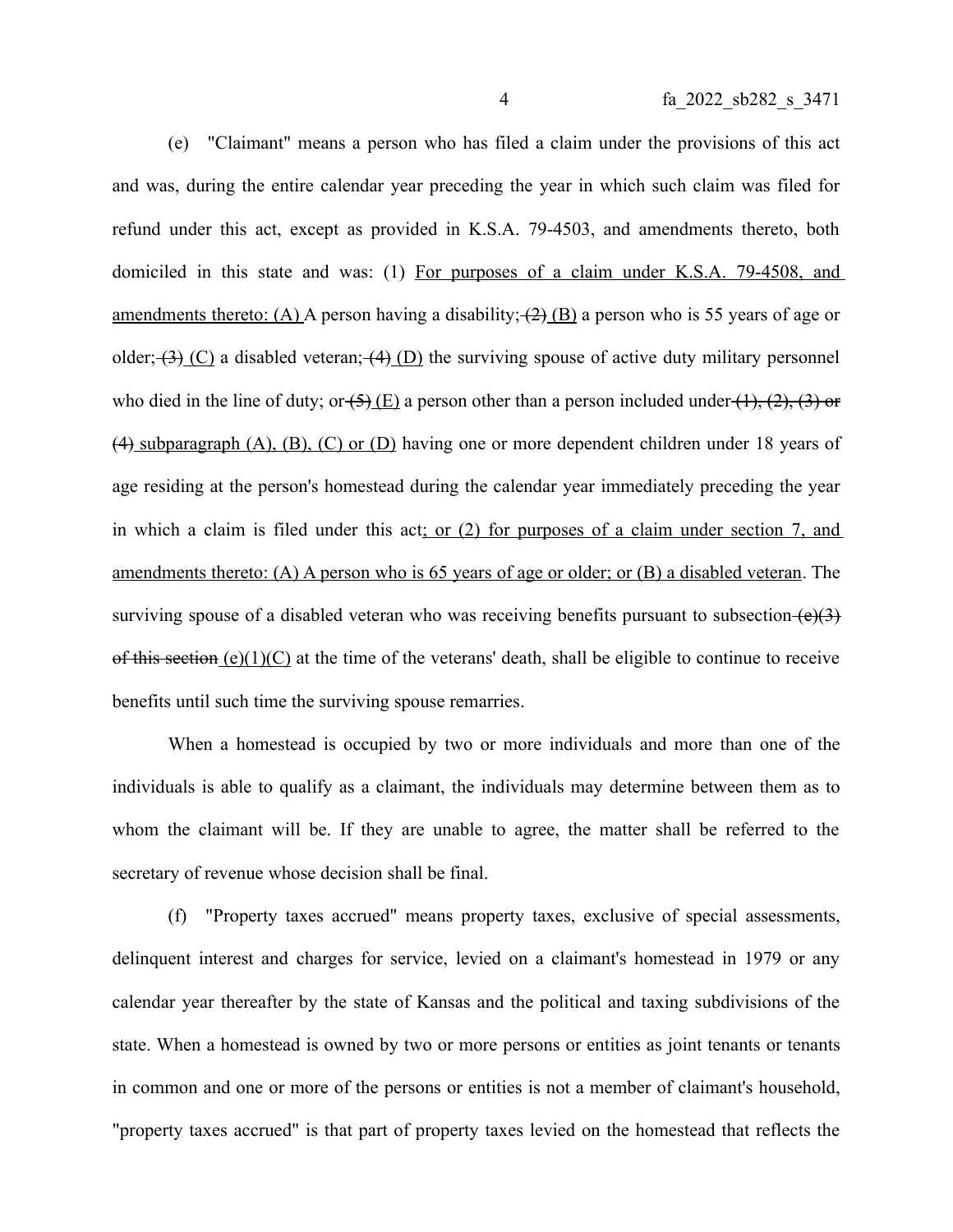ownership percentage of the claimant's household. For purposes of this act, property taxes are "levied" when the tax roll is delivered to the local treasurer with the treasurer's warrant for collection. When a claimant and household own their homestead part of a calendar year, "property taxes accrued" means only taxes levied on the homestead when both owned and occupied as a homestead by the claimant's household at the time of the levy, multiplied by the percentage of 12 months that the property was owned and occupied by the household as its homestead in the year. When a household owns and occupies two or more different homesteads in the same calendar year, property taxes accrued shall be the sum of the taxes allocable to those several properties while occupied by the household as its homestead during the year. Whenever a homestead is an integral part of a larger unit such as a multi-purpose or multi-dwelling building, property taxes accrued shall be that percentage of the total property taxes accrued as the value of the homestead is of the total value. For the purpose of this act, the word "unit" refers to that parcel of property covered by a single tax statement of which the homestead is a part.

(g) "Disability" means:

(1) Inability to engage in any substantial gainful activity by reason of any medically determinable physical or mental impairment which can be expected to result in death or has lasted or can be expected to last for a continuous period of not less than 12 months, and an individual shall be determined to be under a disability only if the physical or mental impairment or impairments are of such severity that the individual is not only unable to do the individual's previous work but cannot, considering age, education and work experience, engage in any other kind of substantial gainful work which exists in the national economy, regardless of whether such work exists in the immediate area in which the individual lives or whether a specific job vacancy exists for the individual, or whether the individual would be hired if application was made for work. For purposes of the preceding sentence (with respect to any individual), "work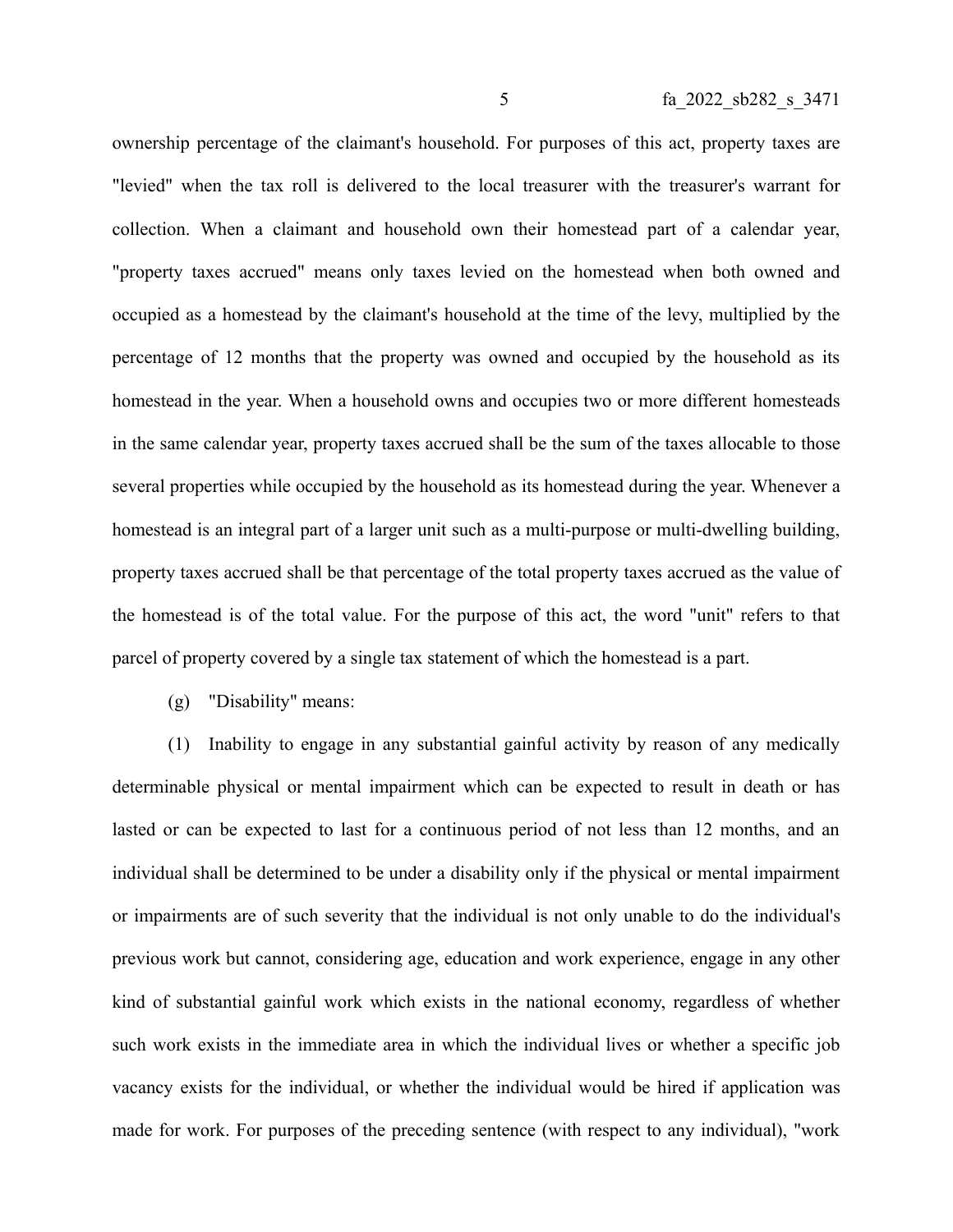which exists in the national economy" means work which exists in significant numbers either in the region where the individual lives or in several regions of the country; for purposes of this subsection, a "physical or mental impairment" is an impairment that results from anatomical, physiological or psychological abnormalities which are demonstrable by medically acceptable clinical and laboratory diagnostic techniques; or

(2) blindness and inability by reason of blindness to engage in substantial gainful activity requiring skills or abilities comparable to those of any gainful activity in which the individual has previously engaged with some regularity and over a substantial period of time.

(h) "Blindness" means central visual acuity of  $20/200$  or less in the better eye with the use of a correcting lens. An eye which is accompanied by a limitation in the fields of vision such that the widest diameter of the visual field subtends an angle no greater than 20 degrees shall be considered for the purpose of this paragraph as having a central visual acuity of  $20/200$  or less.

(i) "Disabled veteran" means a person who is a resident of Kansas and has been honorably discharged from active service in any branch of the armed forces of the United States or Kansas national guard and who has been certified by the United States department of veterans affairs or its successor to have a 50% or greater permanent disability sustained through military action or accident or resulting from disease contracted while in such active service.

Sec. 9. K.S.A. 79-4508 is hereby amended to read as follows: 79-4508. (a) Commencing in the tax year beginning after December 31, 2005, the amount of any claim pursuant to this act and under this section shall be computed by deducting the amount computed under column (2) from the amount of claimant's property tax accrued.

 $(1)$  (2) ClaimantsClaimant's household Deduction from property tax income accrued But not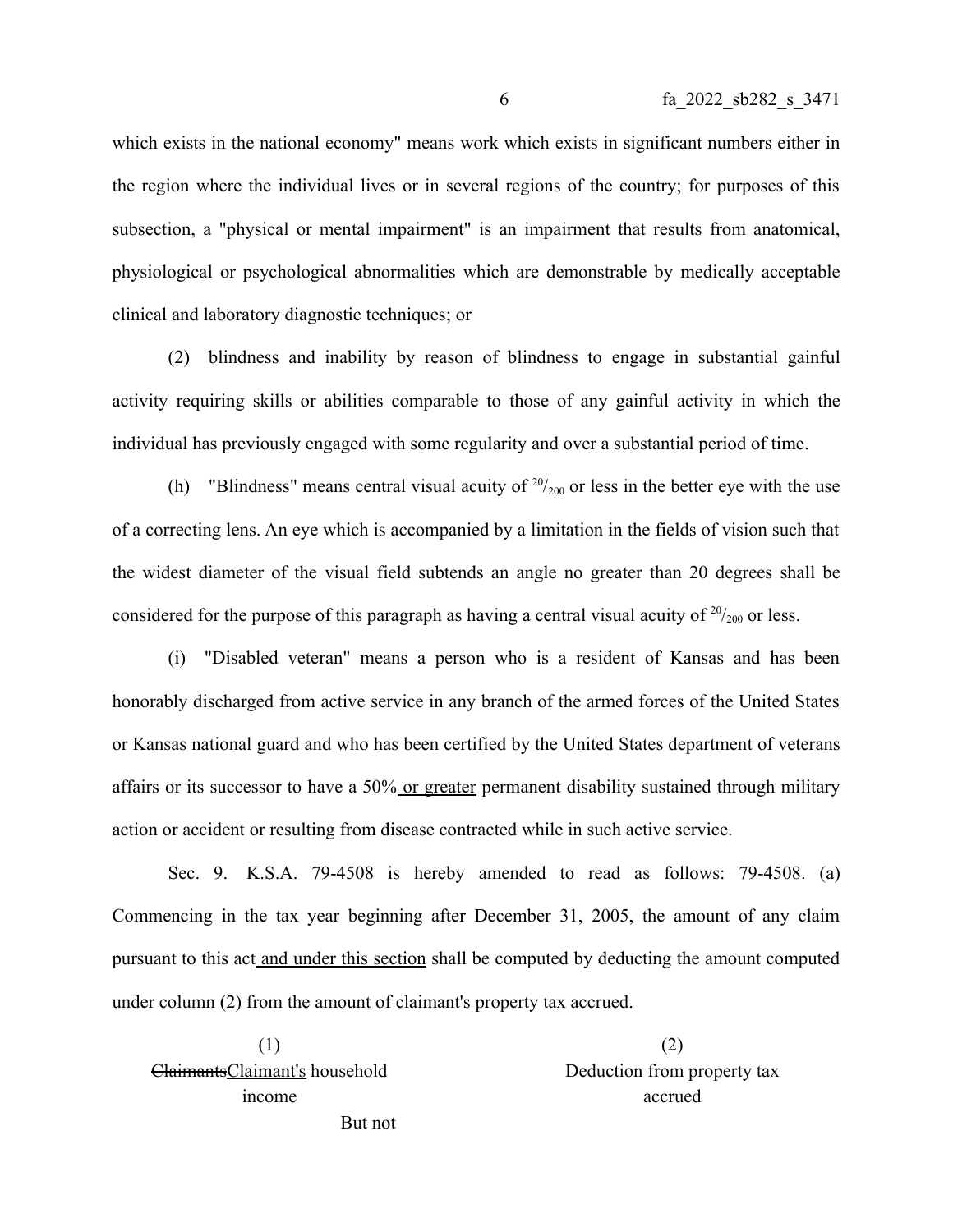| At least | more than                                                                            |                                   |
|----------|--------------------------------------------------------------------------------------|-----------------------------------|
| \$0      | \$6,000                                                                              | \$0                               |
| 6,001    | 7,000                                                                                | $4\%$                             |
| 7,001    | 16,000                                                                               | 4\% plus 4\% of every \$1,000, or |
|          |                                                                                      | fraction thereof, of income in    |
|          |                                                                                      | excess of $$7,001$                |
| 16,001   | 27,000                                                                               | 40% plus 5% of every \$1,000,     |
|          |                                                                                      | or fraction thereof, of income in |
|          |                                                                                      | excess of $$16,001$               |
| 27,001   | 27,600                                                                               | 95%                               |
| (b)      | The director of taxation shall prepare a table under which claims under this act and |                                   |

this section shall be determined. The amount of claim for each bracket shall be computed only to the nearest \$1.

(c) The claimant may elect not to record the amount claimed on the claim. The claim allowable to persons making this election shall be computed by the department which shall notify the claimant by mail of the amount of the allowable claim.

(d) In the case of all tax years commencing after December 31, 2004, the upper limit threshold amount prescribed in this section, shall be increased by an amount equal to such threshold amount multiplied by the cost-of-living adjustment determined under section 1(f)(3) of the federal internal revenue code for the calendar year in which the taxable year commences.

Sec. 10. K.S.A. 79-4509 is hereby amended to read as follows: 79-4509. (a) In the event property taxes accrued exceeds \$700 for a household in any one year, the amount thereof shall, for purposes of this act, be deemed to have been \$700.

(b) The provisions of subsection (a) shall not apply to a claim for refund pursuant to section 7, and amendments thereto.

Sec. 11. K.S.A. 79-4502, 79-4508 and 79-4509 are hereby repealed.";

And by renumbering sections accordingly;

On page 1, in the title, in line 3, after "graduates" by inserting "; providing homestead property tax refunds from income tax refund fund to certain persons based on the increase in